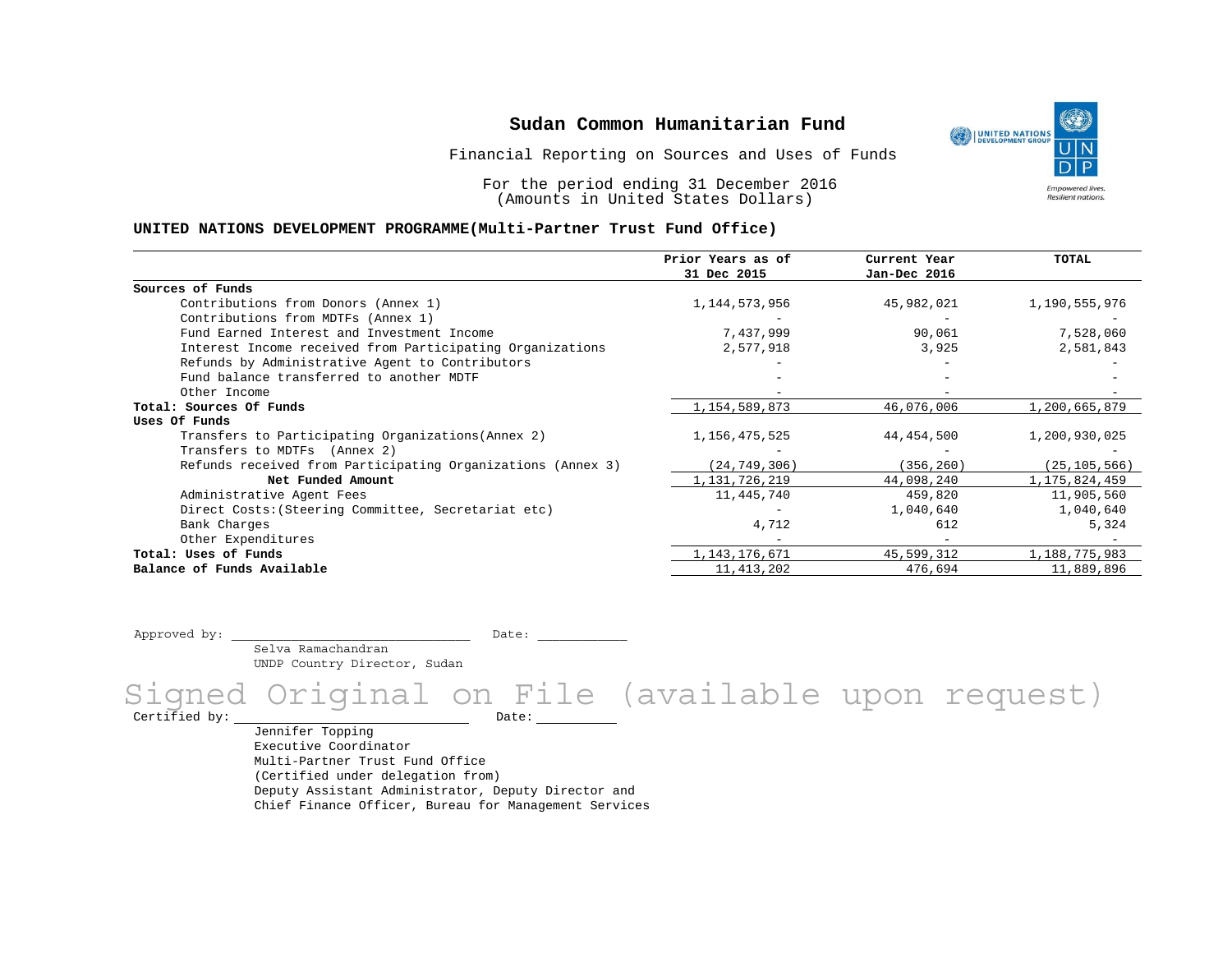

Financial Reporting on Sources and Uses of Funds

For the period ending 31 December 2016 (Amounts in United States Dollars)

### **UNITED NATIONS DEVELOPMENT PROGRAMME(Multi-Partner Trust Fund Office)**

#### **Annex - 1: Contributions**

|                                | Prior Years as of | Current Year             | TOTAL         |
|--------------------------------|-------------------|--------------------------|---------------|
|                                | 31 Dec 2015       | Jan-Dec 2016             |               |
| From Contributors              |                   |                          |               |
| AG. ESPANOLA DE COOPERACION IN | 44,679,390        | $\overline{\phantom{m}}$ | 44,679,390    |
| Australian Agency for Int'l De | 6,184,000         |                          | 6,184,000     |
| DEPARTMENT FOR INT'L DEVELOPME | 542,651,170       | 19,633,300               | 562, 284, 470 |
| GOVERNMENT OF DENMARK          | 25,654,862        | 2,896,787                | 28,551,649    |
| GOVERNMENT OF GERMANY          | 1,091,600         | 1,122,900                | 2,214,500     |
| GOVERNMENT OF NETHERLANDS      | 175,074,852       | 6,825,000                | 181,899,852   |
| GOVERNMENT OF NORWAY           | 145,375,152       | 2,405,002                | 147,780,154   |
| GOVERNMENT OF SPAIN            | 3,833,100         |                          | 3,833,100     |
| GOVERNMENT OF SWITZERLAND      | 2,135,466         | 496,229                  | 2,631,694     |
| IRISH AID                      | 37,893,691        | 3,278,970                | 41,172,661    |
| SWEDISH INT'L DEVELOPMENT COOP | 160,000,674       | 9,323,832                | 169,324,506   |
| Total: Contributions           | 1, 144, 573, 956  | 45,982,021               | 1,190,555,976 |

# Signed Original on File (available upon request)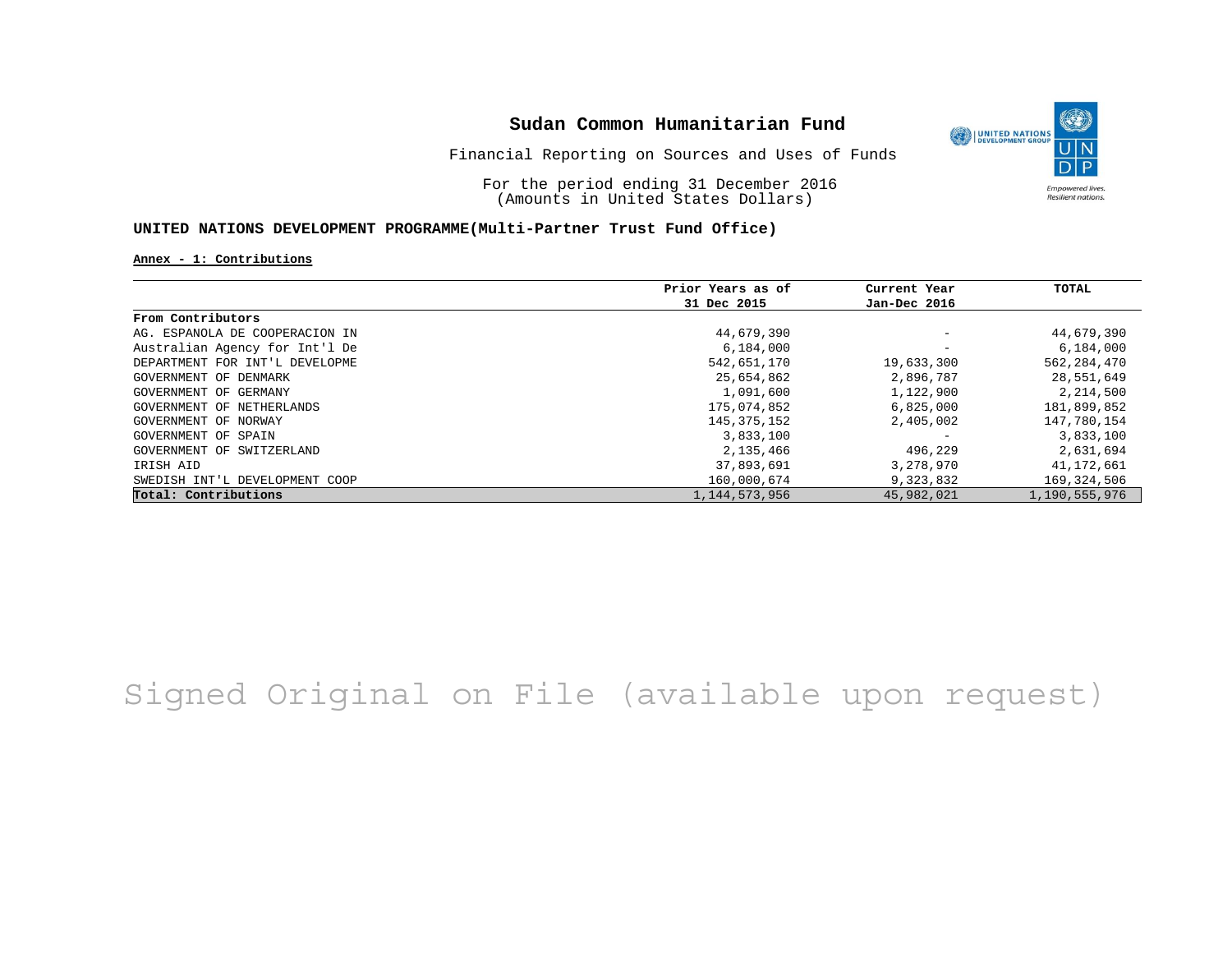

Financial Reporting on Sources and Uses of Funds

For the period ending 31 December 2016 (Amounts in United States Dollars)

### **UNITED NATIONS DEVELOPMENT PROGRAMME(Multi-Partner Trust Fund Office)**

**Annex - 2: Transfers**

|                                | Prior Years as of | Current Year             | TOTAL         |
|--------------------------------|-------------------|--------------------------|---------------|
|                                | 31 Dec 2015       | Jan-Dec 2016             |               |
| To Participating Organizations |                   |                          |               |
| FAO                            | 97,728,690        | 931,672                  | 98,660,362    |
| ILO                            | 500,000           | $\overline{\phantom{a}}$ | 500,000       |
| IOM                            | 53,972,581        | 1,048,315                | 55,020,896    |
| OCHA                           | 27,349,909        |                          | 27, 349, 909  |
| UNAIDS                         | 67,179            | $\overline{\phantom{m}}$ | 67,179        |
| UNDP/NGO                       | 422,960,889       | 28,606,751               | 451,567,640   |
| UNDP                           | 24,785,878        |                          | 24,785,878    |
| UNEP                           | 368,669           | $\qquad \qquad -$        | 368,669       |
| UNESCO                         | 300,000           |                          | 300,000       |
| UNFPA                          | 22,765,442        | 701,041                  | 23,466,482    |
| UNHCR                          | 77,955,433        | 3,895,171                | 81,850,604    |
| UNICEF                         | 207,611,556       | 7,246,969                | 214,858,525   |
| UNMAS                          | 16,407,152        |                          | 16,407,152    |
| UNOPS                          | 9,502,707         | $\overline{\phantom{m}}$ | 9,502,707     |
| <b>UNWOMEN</b>                 | 719,680           | $\overline{\phantom{a}}$ | 719,680       |
| WFP                            | 134,655,825       |                          | 134,655,825   |
| WHO                            | 58,823,936        | 2,024,581                | 60,848,517    |
| Total Transfers                | 1, 156, 475, 525  | 44, 454, 500             | 1,200,930,025 |

Signed Original on File (available upon request)